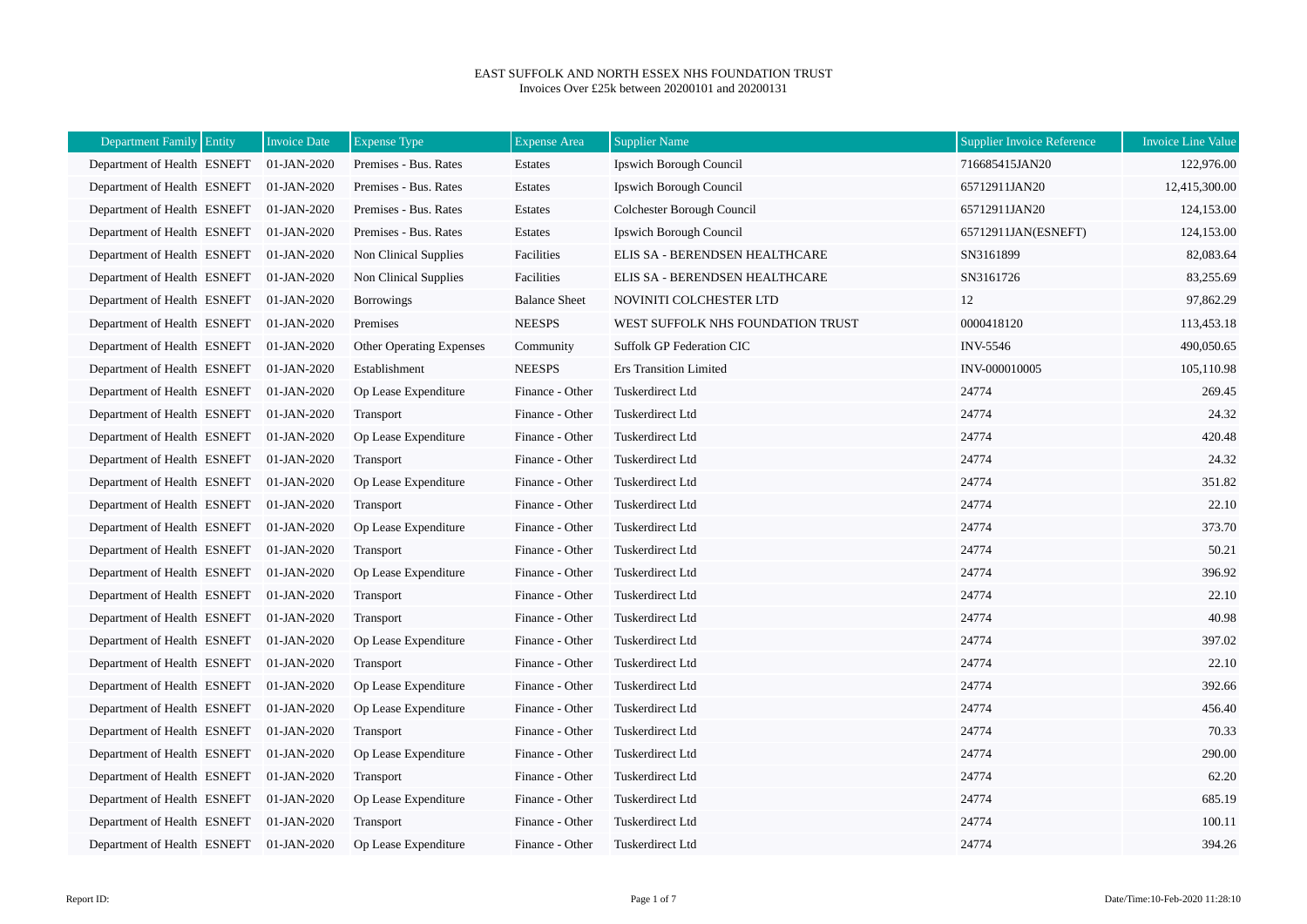| <b>Department Family</b><br>Entity | <b>Invoice Date</b> | <b>Expense Type</b>  | <b>Expense Area</b> | <b>Supplier Name</b> | <b>Supplier Invoice Reference</b> | <b>Invoice Line Value</b> |
|------------------------------------|---------------------|----------------------|---------------------|----------------------|-----------------------------------|---------------------------|
| Department of Health ESNEFT        | 01-JAN-2020         | Transport            | Finance - Other     | Tuskerdirect Ltd     | 24774                             | 48.23                     |
| Department of Health ESNEFT        | 01-JAN-2020         | Op Lease Expenditure | Finance - Other     | Tuskerdirect Ltd     | 24774                             | 300.19                    |
| Department of Health ESNEFT        | 01-JAN-2020         | Transport            | Finance - Other     | Tuskerdirect Ltd     | 24774                             | 44.29                     |
| Department of Health ESNEFT        | 01-JAN-2020         | Op Lease Expenditure | Finance - Other     | Tuskerdirect Ltd     | 24774                             | 368.11                    |
| Department of Health ESNEFT        | 01-JAN-2020         | Transport            | Finance - Other     | Tuskerdirect Ltd     | 24774                             | 36.44                     |
| Department of Health ESNEFT        | 01-JAN-2020         | Transport            | Finance - Other     | Tuskerdirect Ltd     | 24774                             | 26.23                     |
| Department of Health ESNEFT        | 01-JAN-2020         | Op Lease Expenditure | Finance - Other     | Tuskerdirect Ltd     | 24774                             | 267.16                    |
| Department of Health ESNEFT        | 01-JAN-2020         | Op Lease Expenditure | Finance - Other     | Tuskerdirect Ltd     | 24774                             | 339.20                    |
| Department of Health ESNEFT        | 01-JAN-2020         | Transport            | Finance - Other     | Tuskerdirect Ltd     | 24774                             | 24.32                     |
| Department of Health ESNEFT        | 01-JAN-2020         | Op Lease Expenditure | Finance - Other     | Tuskerdirect Ltd     | 24774                             | 303.88                    |
| Department of Health ESNEFT        | 01-JAN-2020         | <b>Transport</b>     | Finance - Other     | Tuskerdirect Ltd     | 24774                             | 18.78                     |
| Department of Health ESNEFT        | 01-JAN-2020         | Transport            | Finance - Other     | Tuskerdirect Ltd     | 24774                             | 24.32                     |
| Department of Health ESNEFT        | 01-JAN-2020         | Op Lease Expenditure | Finance - Other     | Tuskerdirect Ltd     | 24774                             | 333.19                    |
| Department of Health ESNEFT        | 01-JAN-2020         | Transport            | Finance - Other     | Tuskerdirect Ltd     | 24774                             | 23.60                     |
| Department of Health ESNEFT        | 01-JAN-2020         | Op Lease Expenditure | Finance - Other     | Tuskerdirect Ltd     | 24774                             | 202.45                    |
| Department of Health ESNEFT        | 01-JAN-2020         | Op Lease Expenditure | Finance - Other     | Tuskerdirect Ltd     | 24774                             | 310.82                    |
| Department of Health ESNEFT        | 01-JAN-2020         | Transport            | Finance - Other     | Tuskerdirect Ltd     | 24774                             | 29.63                     |
| Department of Health ESNEFT        | 01-JAN-2020         | Op Lease Expenditure | Finance - Other     | Tuskerdirect Ltd     | 24774                             | 653.27                    |
| Department of Health ESNEFT        | 01-JAN-2020         | Transport            | Finance - Other     | Tuskerdirect Ltd     | 24774                             | 30.93                     |
| Department of Health ESNEFT        | 01-JAN-2020         | Transport            | Finance - Other     | Tuskerdirect Ltd     | 24774                             | 25.60                     |
| Department of Health ESNEFT        | 01-JAN-2020         | Op Lease Expenditure | Finance - Other     | Tuskerdirect Ltd     | 24774                             | 400.07                    |
| Department of Health ESNEFT        | 01-JAN-2020         | Transport            | Finance - Other     | Tuskerdirect Ltd     | 24774                             | 35.72                     |
| Department of Health ESNEFT        | 01-JAN-2020         | Op Lease Expenditure | Finance - Other     | Tuskerdirect Ltd     | 24774                             | 215.98                    |
| Department of Health ESNEFT        | 01-JAN-2020         | Op Lease Expenditure | Finance - Other     | Tuskerdirect Ltd     | 24774                             | 388.84                    |
| Department of Health ESNEFT        | 01-JAN-2020         | Transport            | Finance - Other     | Tuskerdirect Ltd     | 24774                             | 26.23                     |
| Department of Health ESNEFT        | 01-JAN-2020         | Op Lease Expenditure | Finance - Other     | Tuskerdirect Ltd     | 24774                             | 289.56                    |
| Department of Health ESNEFT        | 01-JAN-2020         | Transport            | Finance - Other     | Tuskerdirect Ltd     | 24774                             | 20.99                     |
| Department of Health ESNEFT        | 01-JAN-2020         | Op Lease Expenditure | Finance - Other     | Tuskerdirect Ltd     | 24774                             | 426.31                    |
| Department of Health ESNEFT        | 01-JAN-2020         | Transport            | Finance - Other     | Tuskerdirect Ltd     | 24774                             | 31.19                     |
| Department of Health ESNEFT        | 01-JAN-2020         | Op Lease Expenditure | Finance - Other     | Tuskerdirect Ltd     | 24774                             | 752.00                    |
| Department of Health ESNEFT        | 01-JAN-2020         | Transport            | Finance - Other     | Tuskerdirect Ltd     | 24774                             | 28.72                     |
| Department of Health ESNEFT        | 01-JAN-2020         | Op Lease Expenditure | Finance - Other     | Tuskerdirect Ltd     | 24774                             | 340.24                    |
| Department of Health ESNEFT        | 01-JAN-2020         | Transport            | Finance - Other     | Tuskerdirect Ltd     | 24774                             | 35.93                     |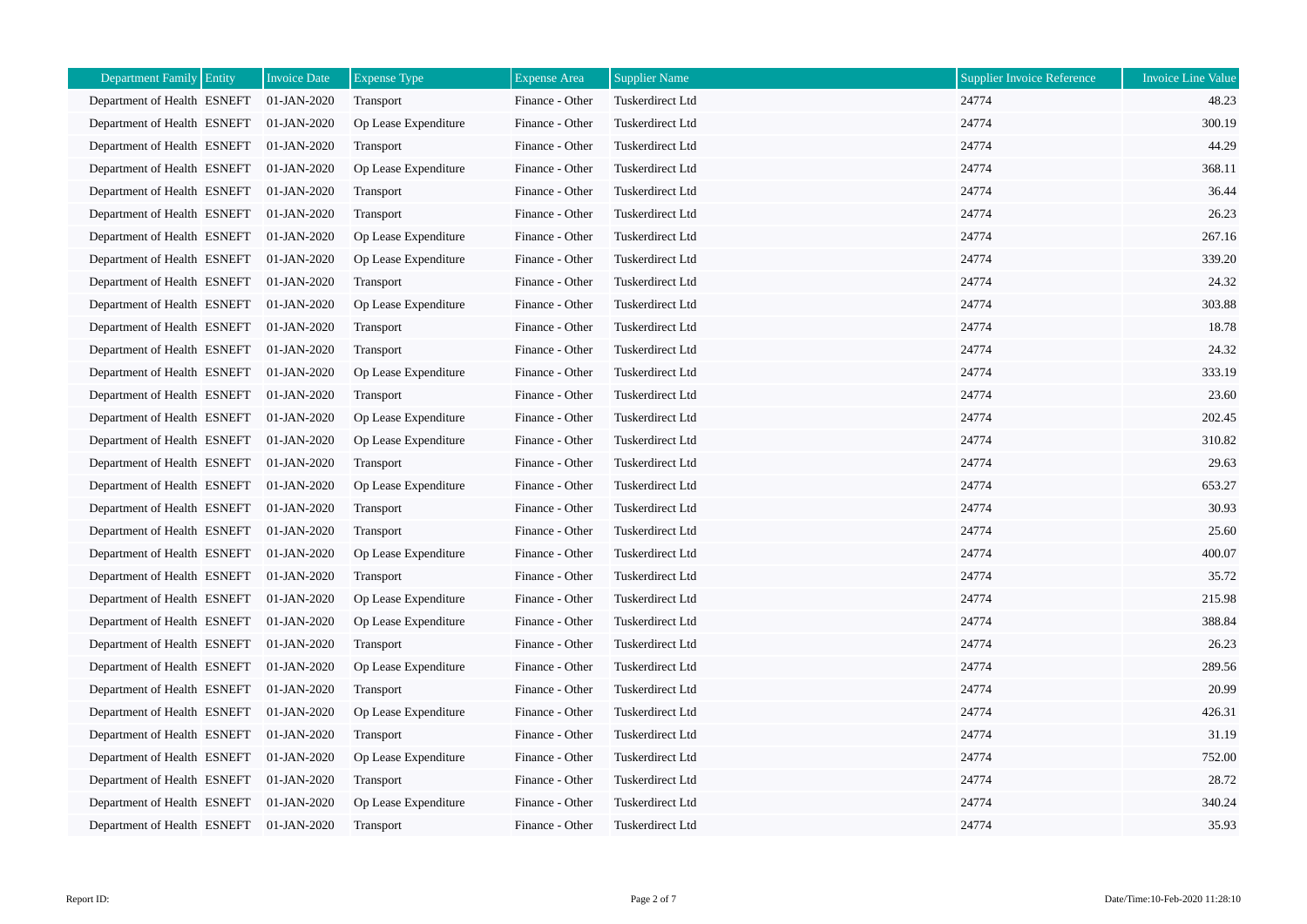| <b>Department Family</b><br>Entity | <b>Invoice Date</b> | <b>Expense Type</b>  | <b>Expense Area</b> | <b>Supplier Name</b> | <b>Supplier Invoice Reference</b> | <b>Invoice Line Value</b> |
|------------------------------------|---------------------|----------------------|---------------------|----------------------|-----------------------------------|---------------------------|
| Department of Health ESNEFT        | 01-JAN-2020         | Op Lease Expenditure | Finance - Other     | Tuskerdirect Ltd     | 24774                             | 267.27                    |
| Department of Health ESNEFT        | 01-JAN-2020         | Transport            | Finance - Other     | Tuskerdirect Ltd     | 24774                             | 38.65                     |
| Department of Health ESNEFT        | 01-JAN-2020         | Op Lease Expenditure | Finance - Other     | Tuskerdirect Ltd     | 24774                             | 392.97                    |
| Department of Health ESNEFT        | 01-JAN-2020         | Transport            | Finance - Other     | Tuskerdirect Ltd     | 24774                             | 45.08                     |
| Department of Health ESNEFT        | 01-JAN-2020         | Op Lease Expenditure | Finance - Other     | Tuskerdirect Ltd     | 24774                             | 385.77                    |
| Department of Health ESNEFT        | 01-JAN-2020         | Transport            | Finance - Other     | Tuskerdirect Ltd     | 24774                             | 27.61                     |
| Department of Health ESNEFT        | 01-JAN-2020         | Op Lease Expenditure | Finance - Other     | Tuskerdirect Ltd     | 24774                             | 22.10                     |
| Department of Health ESNEFT        | 01-JAN-2020         | Op Lease Expenditure | Finance - Other     | Tuskerdirect Ltd     | 24774                             | 418.26                    |
| Department of Health ESNEFT        | 01-JAN-2020         | Op Lease Expenditure | Finance - Other     | Tuskerdirect Ltd     | 24774                             | 296.60                    |
| Department of Health ESNEFT        | 01-JAN-2020         | Transport            | Finance - Other     | Tuskerdirect Ltd     | 24774                             | 30.64                     |
| Department of Health ESNEFT        | 01-JAN-2020         | Op Lease Expenditure | Finance - Other     | Tuskerdirect Ltd     | 24774                             | 301.22                    |
| Department of Health ESNEFT        | 01-JAN-2020         | Transport            | Finance - Other     | Tuskerdirect Ltd     | 24774                             | 24.32                     |
| Department of Health ESNEFT        | 01-JAN-2020         | Op Lease Expenditure | Finance - Other     | Tuskerdirect Ltd     | 24774                             | 482.76                    |
| Department of Health ESNEFT        | 01-JAN-2020         | Transport            | Finance - Other     | Tuskerdirect Ltd     | 24774                             | 24.84                     |
| Department of Health ESNEFT        | 01-JAN-2020         | Transport            | Finance - Other     | Tuskerdirect Ltd     | 24774                             | 56.45                     |
| Department of Health ESNEFT        | 01-JAN-2020         | Op Lease Expenditure | Finance - Other     | Tuskerdirect Ltd     | 24774                             | 523.44                    |
| Department of Health ESNEFT        | 01-JAN-2020         | Op Lease Expenditure | Finance - Other     | Tuskerdirect Ltd     | 24774                             | 714.29                    |
| Department of Health ESNEFT        | 01-JAN-2020         | Transport            | Finance - Other     | Tuskerdirect Ltd     | 24774                             | 29.83                     |
| Department of Health ESNEFT        | 01-JAN-2020         | Op Lease Expenditure | Finance - Other     | Tuskerdirect Ltd     | 24774                             | 389.73                    |
| Department of Health ESNEFT        | 01-JAN-2020         | Transport            | Finance - Other     | Tuskerdirect Ltd     | 24774                             | 22.10                     |
| Department of Health ESNEFT        | 01-JAN-2020         | Op Lease Expenditure | Finance - Other     | Tuskerdirect Ltd     | 24774                             | 1,432.70                  |
| Department of Health ESNEFT        | 01-JAN-2020         | Transport            | Finance - Other     | Tuskerdirect Ltd     | 24774                             | 33.14                     |
| Department of Health ESNEFT        | 01-JAN-2020         | Op Lease Expenditure | Finance - Other     | Tuskerdirect Ltd     | 24774                             | 434.81                    |
| Department of Health ESNEFT        | 01-JAN-2020         | Transport            | Finance - Other     | Tuskerdirect Ltd     | 24774                             | 27.61                     |
| Department of Health ESNEFT        | 01-JAN-2020         | Op Lease Expenditure | Finance - Other     | Tuskerdirect Ltd     | 24774                             | 192.98                    |
| Department of Health ESNEFT        | 01-JAN-2020         | Transport            | Finance - Other     | Tuskerdirect Ltd     | 24774                             | 31.77                     |
| Department of Health ESNEFT        | 01-JAN-2020         | Op Lease Expenditure | Finance - Other     | Tuskerdirect Ltd     | 24774                             | 280.47                    |
| Department of Health ESNEFT        | 01-JAN-2020         | Transport            | Finance - Other     | Tuskerdirect Ltd     | 24774                             | 44.57                     |
| Department of Health ESNEFT        | 01-JAN-2020         | Op Lease Expenditure | Finance - Other     | Tuskerdirect Ltd     | 24774                             | 675.84                    |
| Department of Health ESNEFT        | 01-JAN-2020         | Transport            | Finance - Other     | Tuskerdirect Ltd     | 24774                             | 30.37                     |
| Department of Health ESNEFT        | 01-JAN-2020         | Op Lease Expenditure | Finance - Other     | Tuskerdirect Ltd     | 24774                             | 386.06                    |
| Department of Health ESNEFT        | 01-JAN-2020         | Transport            | Finance - Other     | Tuskerdirect Ltd     | 24774                             | 33.44                     |
| Department of Health ESNEFT        | 01-JAN-2020         | Op Lease Expenditure | Finance - Other     | Tuskerdirect Ltd     | 24774                             | 390.02                    |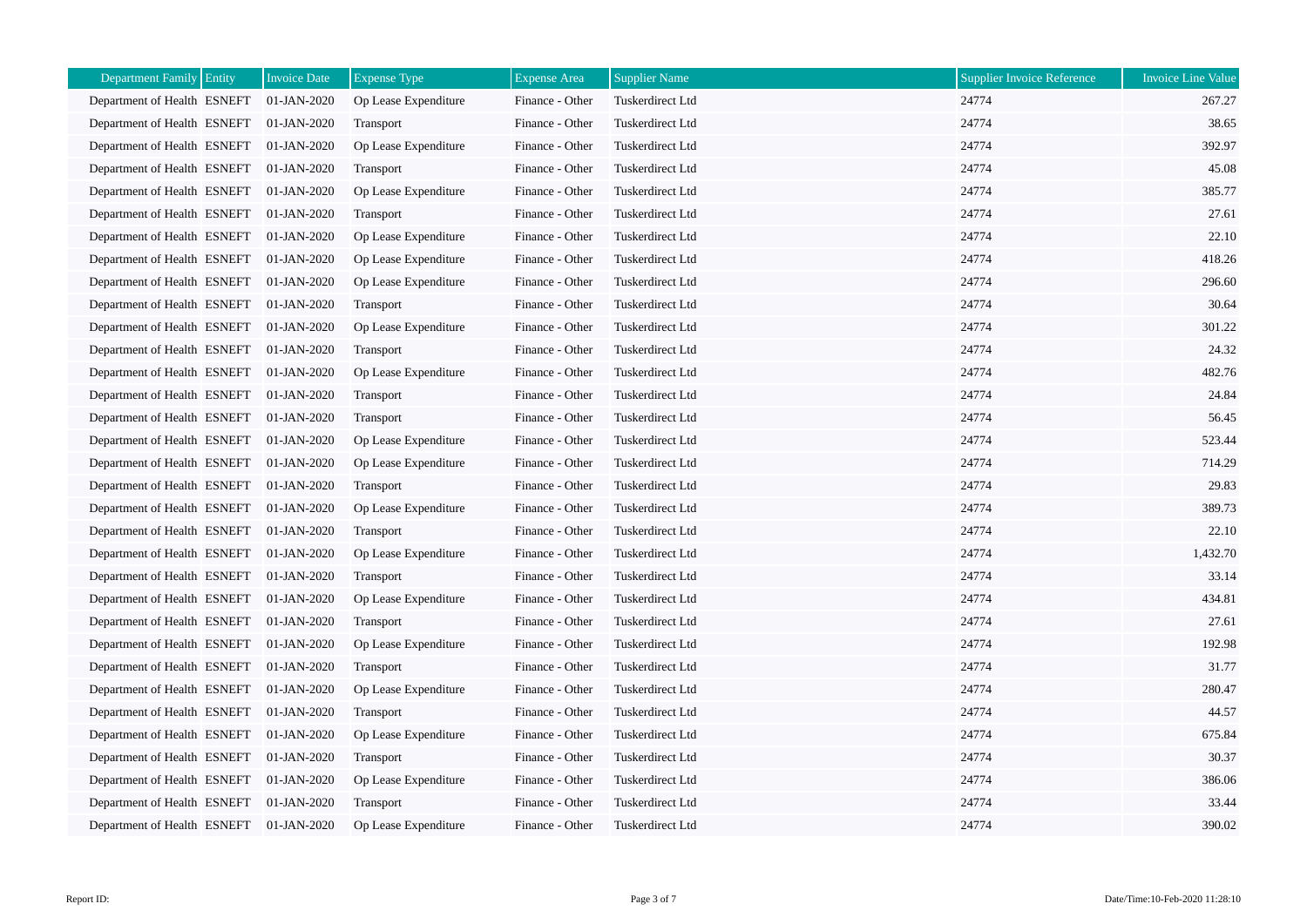| <b>Department Family</b><br>Entity | <b>Invoice Date</b> | <b>Expense Type</b>  | <b>Expense Area</b> | <b>Supplier Name</b> | <b>Supplier Invoice Reference</b> | <b>Invoice Line Value</b> |
|------------------------------------|---------------------|----------------------|---------------------|----------------------|-----------------------------------|---------------------------|
| Department of Health ESNEFT        | 01-JAN-2020         | Transport            | Finance - Other     | Tuskerdirect Ltd     | 24774                             | 33.44                     |
| Department of Health ESNEFT        | 01-JAN-2020         | Op Lease Expenditure | Finance - Other     | Tuskerdirect Ltd     | 24774                             | 569.39                    |
| Department of Health ESNEFT        | 01-JAN-2020         | Transport            | Finance - Other     | Tuskerdirect Ltd     | 24774                             | 28.16                     |
| Department of Health ESNEFT        | 01-JAN-2020         | Op Lease Expenditure | Finance - Other     | Tuskerdirect Ltd     | 24774                             | 305.79                    |
| Department of Health ESNEFT        | 01-JAN-2020         | Transport            | Finance - Other     | Tuskerdirect Ltd     | 24774                             | 22.10                     |
| Department of Health ESNEFT        | 01-JAN-2020         | Op Lease Expenditure | Finance - Other     | Tuskerdirect Ltd     | 24774                             | 392.27                    |
| Department of Health ESNEFT        | 01-JAN-2020         | Transport            | Finance - Other     | Tuskerdirect Ltd     | 24774                             | 27.61                     |
| Department of Health ESNEFT        | 01-JAN-2020         | Op Lease Expenditure | Finance - Other     | Tuskerdirect Ltd     | 24774                             | 355.03                    |
| Department of Health ESNEFT        | 01-JAN-2020         | Transport            | Finance - Other     | Tuskerdirect Ltd     | 24774                             | 28.34                     |
| Department of Health ESNEFT        | 01-JAN-2020         | Op Lease Expenditure | Finance - Other     | Tuskerdirect Ltd     | 24774                             | 243.03                    |
| Department of Health ESNEFT        | 01-JAN-2020         | <b>Transport</b>     | Finance - Other     | Tuskerdirect Ltd     | 24774                             | 26.73                     |
| Department of Health ESNEFT        | 01-JAN-2020         | Op Lease Expenditure | Finance - Other     | Tuskerdirect Ltd     | 24774                             | 428.19                    |
| Department of Health ESNEFT        | 01-JAN-2020         | Transport            | Finance - Other     | Tuskerdirect Ltd     | 24774                             | 22.52                     |
| Department of Health ESNEFT        | 01-JAN-2020         | Op Lease Expenditure | Finance - Other     | Tuskerdirect Ltd     | 24774                             | 303.30                    |
| Department of Health ESNEFT        | 01-JAN-2020         | Transport            | Finance - Other     | Tuskerdirect Ltd     | 24774                             | 43.85                     |
| Department of Health ESNEFT        | 01-JAN-2020         | Op Lease Expenditure | Finance - Other     | Tuskerdirect Ltd     | 24774                             | 325.40                    |
| Department of Health ESNEFT        | 01-JAN-2020         | Op Lease Expenditure | Finance - Other     | Tuskerdirect Ltd     | 24774                             | 30.05                     |
| Department of Health ESNEFT        | 01-JAN-2020         | Op Lease Expenditure | Finance - Other     | Tuskerdirect Ltd     | 24774                             | 386.62                    |
| Department of Health ESNEFT        | 01-JAN-2020         | Transport            | Finance - Other     | Tuskerdirect Ltd     | 24774                             | 22.52                     |
| Department of Health ESNEFT        | 01-JAN-2020         | Op Lease Expenditure | Finance - Other     | Tuskerdirect Ltd     | 24774                             | 362.03                    |
| Department of Health ESNEFT        | 01-JAN-2020         | Transport            | Finance - Other     | Tuskerdirect Ltd     | 24774                             | 22.46                     |
| Department of Health ESNEFT        | 01-JAN-2020         | Op Lease Expenditure | Finance - Other     | Tuskerdirect Ltd     | 24774                             | 672.85                    |
| Department of Health ESNEFT        | 01-JAN-2020         | Transport            | Finance - Other     | Tuskerdirect Ltd     | 24774                             | 30.40                     |
| Department of Health ESNEFT        | 01-JAN-2020         | Op Lease Expenditure | Finance - Other     | Tuskerdirect Ltd     | 24774                             | 373.54                    |
| Department of Health ESNEFT        | 01-JAN-2020         | Op Lease Expenditure | Finance - Other     | Tuskerdirect Ltd     | 24774                             | 31.79                     |
| Department of Health ESNEFT        | 01-JAN-2020         | Op Lease Expenditure | Finance - Other     | Tuskerdirect Ltd     | 24774                             | 366.03                    |
| Department of Health ESNEFT        | 01-JAN-2020         | Transport            | Finance - Other     | Tuskerdirect Ltd     | 24774                             | 24.77                     |
| Department of Health ESNEFT        | 01-JAN-2020         | Op Lease Expenditure | Finance - Other     | Tuskerdirect Ltd     | 24774                             | 409.84                    |
| Department of Health ESNEFT        | 01-JAN-2020         | Transport            | Finance - Other     | Tuskerdirect Ltd     | 24774                             | 36.48                     |
| Department of Health ESNEFT        | 01-JAN-2020         | Op Lease Expenditure | Finance - Other     | Tuskerdirect Ltd     | 24774                             | 438.92                    |
| Department of Health ESNEFT        | 01-JAN-2020         | Transport            | Finance - Other     | Tuskerdirect Ltd     | 24774                             | 27.25                     |
| Department of Health ESNEFT        | 01-JAN-2020         | Op Lease Expenditure | Finance - Other     | Tuskerdirect Ltd     | 24774                             | 221.49                    |
| Department of Health ESNEFT        | 01-JAN-2020         | Transport            | Finance - Other     | Tuskerdirect Ltd     | 24774                             | 26.73                     |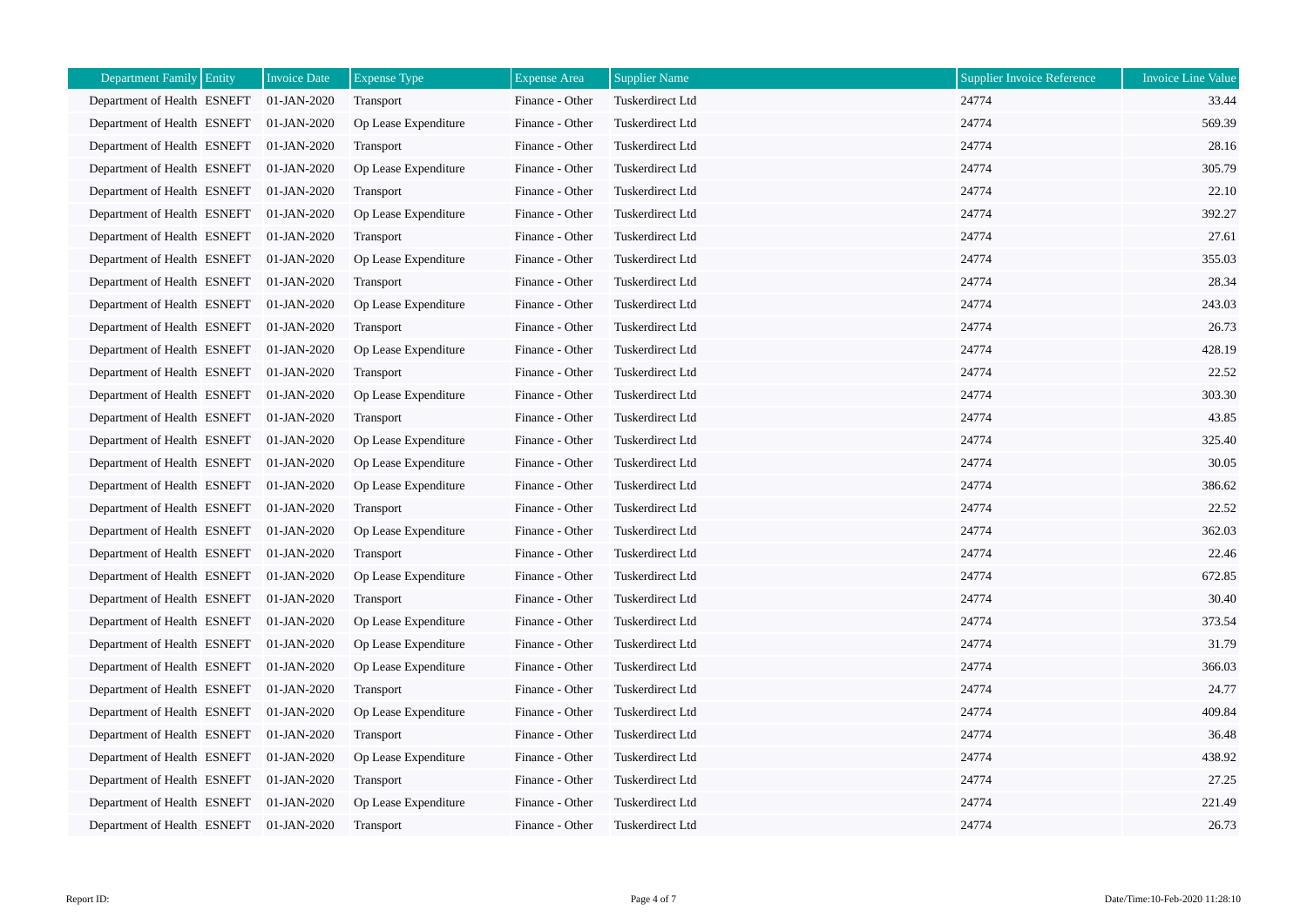| Entity<br><b>Department Family</b> | <b>Invoice Date</b> | <b>Expense Type</b>             | <b>Expense Area</b>     | <b>Supplier Name</b>                | <b>Supplier Invoice Reference</b> | <b>Invoice Line Value</b> |
|------------------------------------|---------------------|---------------------------------|-------------------------|-------------------------------------|-----------------------------------|---------------------------|
| Department of Health ESNEFT        | 01-JAN-2020         | Op Lease Expenditure            | Finance - Other         | Tuskerdirect Ltd                    | 24774                             | 303.75                    |
| Department of Health ESNEFT        | 01-JAN-2020         | Transport                       | Finance - Other         | Tuskerdirect Ltd                    | 24774                             | 44.68                     |
| Department of Health ESNEFT        | 01-JAN-2020         | Op Lease Expenditure            | Finance - Other         | Tuskerdirect Ltd                    | 24774                             | 449.93                    |
| Department of Health ESNEFT        | 01-JAN-2020         | Transport                       | Finance - Other         | Tuskerdirect Ltd                    | 24774                             | 39.04                     |
| Department of Health ESNEFT        | 01-JAN-2020         | Op Lease Expenditure            | Finance - Other         | Tuskerdirect Ltd                    | 24774                             | 505.39                    |
| Department of Health ESNEFT        | 01-JAN-2020         | Transport                       | Finance - Other         | Tuskerdirect Ltd                    | 24774                             | 60.12                     |
| Department of Health ESNEFT        | 01-JAN-2020         | Op Lease Expenditure            | Finance - Other         | Tuskerdirect Ltd                    | 24774                             | 325.02                    |
| Department of Health ESNEFT        | 01-JAN-2020         | Transport                       | Finance - Other         | Tuskerdirect Ltd                    | 24774                             | 29.54                     |
| Department of Health ESNEFT        | 01-JAN-2020         | Op Lease Expenditure            | Finance - Other         | Tuskerdirect Ltd                    | 24774                             | 279.99                    |
| Department of Health ESNEFT        | 01-JAN-2020         | Transport                       | Finance - Other         | Tuskerdirect Ltd                    | 24774                             | 20.21                     |
| Department of Health ESNEFT        | 01-JAN-2020         | Op Lease Expenditure            | Finance - Other         | Tuskerdirect Ltd                    | 24774                             | 362.23                    |
| Department of Health ESNEFT        | 01-JAN-2020         | Transport                       | Finance - Other         | Tuskerdirect Ltd                    | 24774                             | 22.52                     |
| Department of Health ESNEFT        | 01-JAN-2020         | Op Lease Expenditure            | Finance - Other         | Tuskerdirect Ltd                    | 24774                             | 519.08                    |
| Department of Health ESNEFT        | 01-JAN-2020         | Transport                       | Finance - Other         | Tuskerdirect Ltd                    | 24774                             | 30.95                     |
| Department of Health ESNEFT        | 01-JAN-2020         | Other Payables                  | <b>Balance Sheet</b>    | Tuskerdirect Ltd                    | 24841                             | 1,829.96                  |
| Department of Health ESNEFT        | 01-JAN-2020         | <b>Other Payables</b>           | <b>Balance Sheet</b>    | Tuskerdirect Ltd                    | 24841                             | 23,326.15                 |
| Department of Health ESNEFT        | 01-JAN-2020         | Premises                        | <b>ICT</b> - Operations | Whitespider Enterprise Services Ltd | 1937                              | 29,615.72                 |
| Department of Health ESNEFT        | 02-JAN-2020         | Other Payables                  | <b>Balance Sheet</b>    | Childcare Vouchers Ltd              | IN212221265                       | 32,589.58                 |
| Department of Health ESNEFT        | 02-JAN-2020         | Other Payables                  | <b>Balance Sheet</b>    | Childcare Vouchers Ltd              | IN212221265                       | 391.08                    |
| Department of Health ESNEFT        | 02-JAN-2020         | Nurse Qual Bank                 | Non Divisional          | NHS Professionals Ltd               | I000022444P-GB01                  | 579,201.12                |
| Department of Health ESNEFT        | 02-JAN-2020         | Premises                        | ICT - Other             | HP INC UK LIMITED                   | 7057952                           | 94,852.80                 |
| Department of Health ESNEFT        | 02-JAN-2020         | Premises                        | ICT - Other             | HP INC UK LIMITED                   | 7057952                           | 600.00                    |
| Department of Health ESNEFT        | 02-JAN-2020         | Premises                        | ICT - Other             | HP INC UK LIMITED                   | 7057953                           | 57,860.21                 |
| Department of Health ESNEFT        | 02-JAN-2020         | Premises                        | ICT - Other             | HP INC UK LIMITED                   | 7057953                           | 366.00                    |
| Department of Health ESNEFT        | 02-JAN-2020         | <b>Other Operating Expenses</b> | ICT - Other             | Agfa Finance UK Branch              | DEIS/20010001                     | 101,705.24                |
| Department of Health ESNEFT        | 03-JAN-2020         | Accruals                        | <b>Balance Sheet</b>    | Bayer Plc                           | 824C255194                        | 52,440.00                 |
| Department of Health ESNEFT        | 03-JAN-2020         | Nurse Qual Agency               | Non Divisional          | NHS Professionals Ltd               | I000022535P-GB01                  | 162,237.05                |
| Department of Health ESNEFT        | 03-JAN-2020         | <b>Trade Payables</b>           | <b>Balance Sheet</b>    | NHS Supply Chain (101)              | 1010199978                        | 36.35                     |
| Department of Health ESNEFT        | 03-JAN-2020         | <b>Trade Payables</b>           | <b>Balance Sheet</b>    | NHS Supply Chain (101)              | 1010199978                        | 125,033.73                |
| Department of Health ESNEFT        | 03-JAN-2020         | <b>Trade Payables</b>           | <b>Balance Sheet</b>    | NHS Supply Chain (101)              | 1010199978                        | 1,562.38                  |
| Department of Health ESNEFT        | 03-JAN-2020         | Premises                        | Estates                 | <b>Edf</b> Energy                   | 000007001182                      | 44,086.09                 |
| Department of Health ESNEFT        | 03-JAN-2020         | Premises                        | Estates                 | <b>Edf</b> Energy                   | 000007005057                      | 72,095.29                 |
| Department of Health ESNEFT        | 03-JAN-2020         | Premises                        | Estates                 | <b>Edf</b> Energy                   | 000007009989                      | 185,768.87                |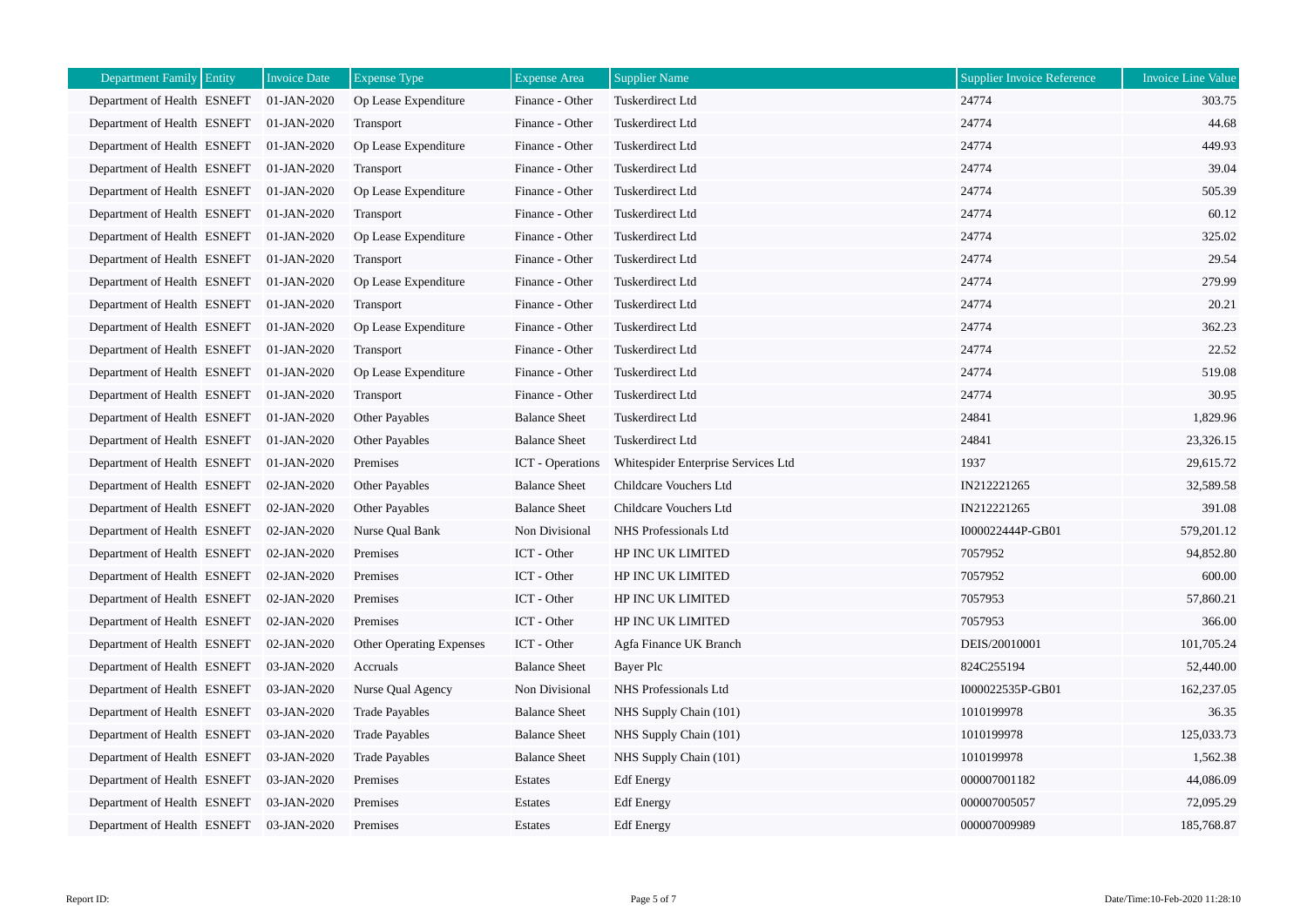| <b>Department Family</b><br>Entity | <b>Invoice Date</b> | <b>Expense Type</b>             | <b>Expense Area</b>      | <b>Supplier Name</b>                    | <b>Supplier Invoice Reference</b> | <b>Invoice Line Value</b> |
|------------------------------------|---------------------|---------------------------------|--------------------------|-----------------------------------------|-----------------------------------|---------------------------|
| Department of Health ESNEFT        | 03-JAN-2020         | Premises                        | ICT - Other              | HP INC UK LIMITED                       | 7060043                           | 94,852.80                 |
| Department of Health ESNEFT        | 03-JAN-2020         | Premises                        | ICT - Other              | HP INC UK LIMITED                       | 7060043                           | 600.00                    |
| Department of Health ESNEFT        | 03-JAN-2020         | Capital                         | <b>Capital Projects</b>  | H & R Strood Contracts Ltd              | IN14442                           | 131,921.94                |
| Department of Health ESNEFT        | 06-JAN-2020         | Accruals                        | <b>Balance Sheet</b>     | Janssen Cilag Ltd                       | 930617751                         | 26,956.80                 |
| Department of Health ESNEFT        | 06-JAN-2020         | Clinical Supplies & Services    | Pathology                | Radiometer Ltd                          | V00000415                         | 29,418.40                 |
| Department of Health ESNEFT        | 06-JAN-2020         | Premises                        | Estates                  | Alliance Medical Ltd                    | Z15188                            | 50,641.20                 |
| Department of Health ESNEFT        | 06-JAN-2020         | Clinical Supplies & Services    | Pathology                | Radiometer Ltd                          | V00000423                         | 32,200.13                 |
| Department of Health ESNEFT        | 07-JAN-2020         | <b>Other Operating Expenses</b> | Trauma &<br>Orthopaedics | Allied Health Professionals Suffolk Cic | 2722                              | 296,495.00                |
| Department of Health ESNEFT        | 07-JAN-2020         | Accruals                        | <b>Balance Sheet</b>     | Csl Behring UK Ltd                      | 994019956                         | 42,000.00                 |
| Department of Health ESNEFT        | 07-JAN-2020         | Clinical Supplies & Services    | <b>Medical Physics</b>   | Alliance Medical Ltd                    | Z15192                            | 25,628.97                 |
| Department of Health ESNEFT        | 07-JAN-2020         | Capital                         | <b>Capital Projects</b>  | Alliance Medical Ltd                    | Z15193                            | 37,247.26                 |
| Department of Health ESNEFT        | 07-JAN-2020         | Capital                         | Capital Projects         | Alliance Medical Ltd                    | Z15193                            | 3,649.10                  |
| Department of Health ESNEFT        | 07-JAN-2020         | Cons - Agency                   | Non Divisional           | Litmus Managed Solutions Ltd            | 00000396                          | 134,670.67                |
| Department of Health ESNEFT        | 07-JAN-2020         | Premises                        | ICT - Other              | HP INC UK LIMITED                       | 7065236                           | 46,974.00                 |
| Department of Health ESNEFT        | 07-JAN-2020         | Premises                        | ICT - Other              | HP INC UK LIMITED                       | 7065244                           | 25,216.80                 |
| Department of Health ESNEFT        | 08-JAN-2020         | Nurse Qual Agency               | Non Divisional           | NHS Professionals Ltd                   | I000022601P-GB01                  | 493,176.48                |
| Department of Health ESNEFT        | 08-JAN-2020         | Premises                        | <b>Estates</b>           | NHS Property Services Ltd               | 00000001/H273370                  | 35,828.31                 |
| Department of Health ESNEFT        | 08-JAN-2020         | Premises                        | Estates                  | ISG Central Services Ltd                | SI12173                           | 38,140.80                 |
| Department of Health ESNEFT        | 08-JAN-2020         | Premises                        | <b>Estates</b>           | <b>ISG Central Services Ltd</b>         | SI12173                           | 11,179.20                 |
| Department of Health ESNEFT        | 08-JAN-2020         | Premises                        | Estates                  | NHS Property Services Ltd               | 00000001/H283158                  | 37,415.36                 |
| Department of Health ESNEFT        | 09-JAN-2020         | Purch of Hlthcare Non-NHS       | Oral Specialties         | Suffolk Orthodontic Practice            | 1000127                           | 49,229.70                 |
| Department of Health ESNEFT        | 09-JAN-2020         | Premises                        | Estates                  | Corona Energy                           | 14857757                          | 56,071.06                 |
| Department of Health ESNEFT        | 10-JAN-2020         | Nurse Qual Agency               | Non Divisional           | NHS Professionals Ltd                   | I000022691P-GB01                  | 100,277.04                |
| Department of Health ESNEFT        | 10-JAN-2020         | Premises                        | Estates                  | <b>Edf</b> Energy                       | 000007050096                      | 25,298.24                 |
| Department of Health ESNEFT        | 13-JAN-2020         | Accruals                        | <b>Balance Sheet</b>     | Bayer Plc                               | 824C256442                        | 52,440.00                 |
| Department of Health ESNEFT        | 13-JAN-2020         | Accruals                        | <b>Balance Sheet</b>     | Roche Products Ltd                      | 1322121806                        | 30,167.94                 |
| Department of Health ESNEFT        | 13-JAN-2020         | <b>Trade Payables</b>           | <b>Balance Sheet</b>     | Hmrc                                    | 475PC01414768M09                  | 82,678.65                 |
| Department of Health ESNEFT        | 13-JAN-2020         | Social Security Costs           | <b>Balance Sheet</b>     | Hmrc                                    | 475PC01414768M09                  | 8,803.90                  |
| Department of Health ESNEFT        | 13-JAN-2020         | <b>Social Security Costs</b>    | <b>Balance Sheet</b>     | Hmrc                                    | 475PC01414768M09                  | 30,023.63                 |
| Department of Health ESNEFT        | 14-JAN-2020         | Capital                         | <b>Capital Projects</b>  | Zesty Ltd                               | Z002437                           | 15,600.00                 |
| Department of Health ESNEFT        | 14-JAN-2020         | Capital                         | Capital Projects         | Zesty Ltd                               | Z002437                           | 31,200.00                 |
| Department of Health ESNEFT        | 14-JAN-2020         | <b>Trade Payables</b>           | <b>Balance Sheet</b>     | Hmrc                                    | 0839PJ00070190M09                 | 3,629,124.30              |
| Department of Health ESNEFT        | 14-JAN-2020         | <b>Other Payables</b>           | <b>Balance Sheet</b>     | Hmrc                                    | 0839PJ00070190M09                 | 83,392.00                 |